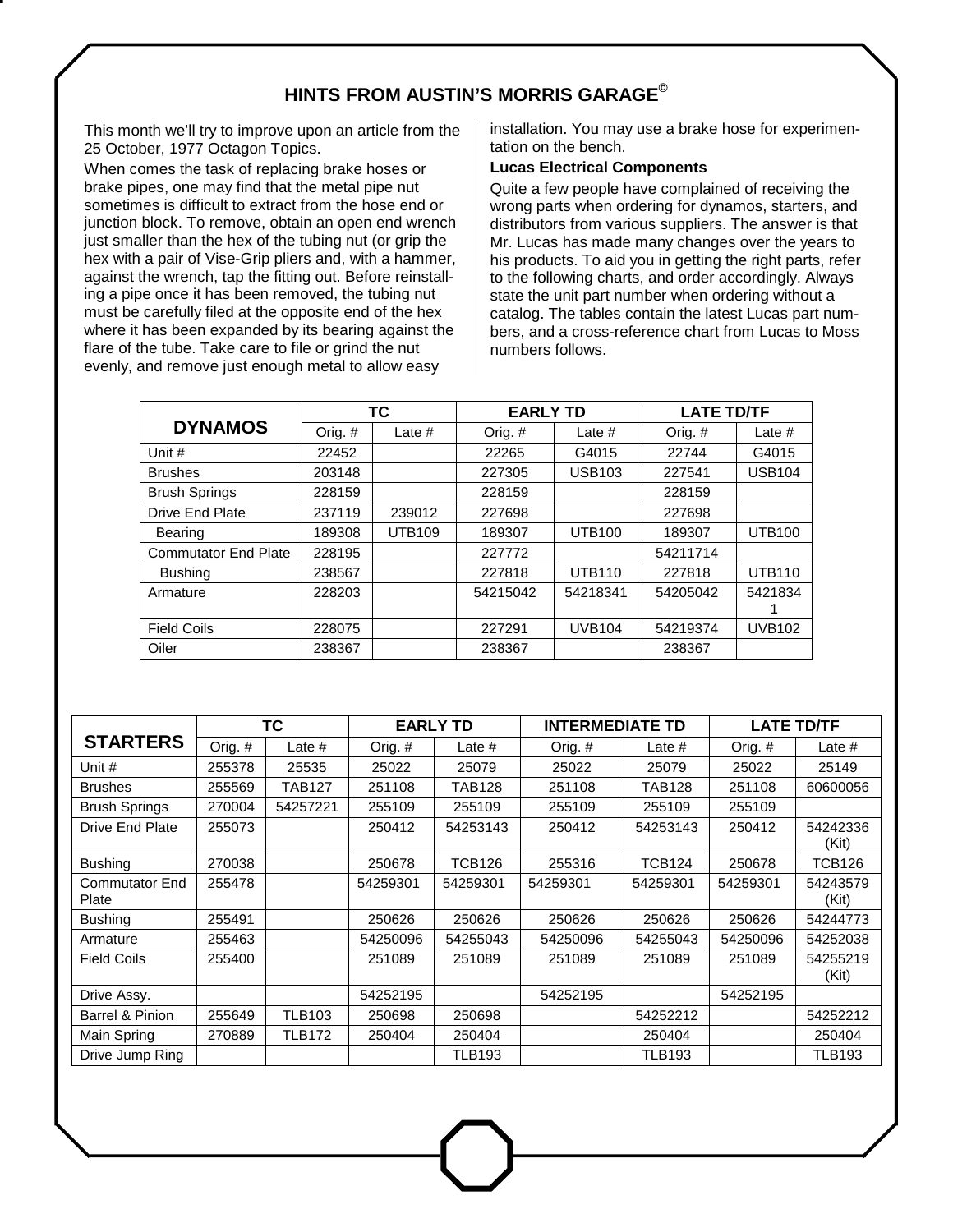|                                       | <b>TC &amp; EARLY TD</b> |               | 1953 TD   |               | ΤF       |               |
|---------------------------------------|--------------------------|---------------|-----------|---------------|----------|---------------|
| <b>DISTRIBUTORS</b>                   | Orig. #                  | Late $#$      | Orig. $#$ | Late $#$      | Orig. #  | Late $#$      |
| Unit #                                | 40162                    | 40367         | 40368     | 40367         | 40367    |               |
| Point Set                             | 407050                   | <b>DSB122</b> | 407050    | <b>DSB122</b> | 407050   | <b>DSB122</b> |
| Base Plate with Condenser             | 409613                   | <b>DCB108</b> | 60410174  | <b>DCB110</b> | 60410174 | <b>DCB110</b> |
| Base Plate with Points &<br>Condenser | 409614                   | 54411507      | 418886    | 54411507      | 409614   | 54411507      |
| Cap                                   | 418888                   | 421324        | 421324    | <b>DDB111</b> | 421324   | <b>DDB111</b> |
| Rotor                                 | 400051                   | <b>DRB101</b> | 400051    | <b>DRB101</b> | 400051   | <b>DRB101</b> |
| <b>Shaft &amp; Action Plate</b>       | 409579                   | 409651        | 420670    |               | 420172   | 407267        |
| Weights                               | 400149                   |               | 418321    |               | 418321   |               |
| Springs                               | 404598                   |               | 420756    |               | 407267   | 421538        |
| Toggles                               | 400041                   | 418706        | 418707    | 418706        | 418707   | 418706        |
| Cam (High-Lift)                       | 420588                   |               | 420588    |               | 420588   |               |
| <b>Upper Bushing</b>                  | 404374                   | 410590        |           |               |          |               |
| Lower Bushing                         | 410590                   |               |           |               |          |               |
| One-Piece Bushing                     |                          | 419430        | 420064    | 419430        | 419430   |               |
| <b>Sundries Kit</b>                   | 400843                   |               | 400843    |               | 400843   |               |

| <b>LUCAS#</b> | <b>MOSS#</b>                             |
|---------------|------------------------------------------|
| 22265         | 140-300                                  |
| 22452         | Use 140-300                              |
| 22744         | 140-300                                  |
| 25022         | 140-400                                  |
| 25079         | 140-400                                  |
| 25149         | 140-400                                  |
| 25535         | Use 140-400 + 190020<br><b>Ring Gear</b> |
| 40162         | 143-000                                  |
| 40367         | 143-000                                  |
| 40368         | 143-000                                  |
| 189307        | 125-200                                  |
| 189308        | 125-100                                  |
| 203148        | 147-100                                  |
| 227291        |                                          |
| 227305        | 147-200                                  |
| 227541        | 147-250                                  |
| 227698        | 148-100                                  |
| 227772        |                                          |
| 227818        | 147-600                                  |
| 228075        | 150-150                                  |
| 228159        | 147-700                                  |
| 228195        |                                          |
| 228203        |                                          |
| 237119        | 148-100                                  |

| <b>LUCAS#</b><br><b>MOSS#</b><br>147-900<br>238367<br>238567<br>148-000<br>239012<br>148-100<br>250404<br>148-200<br>250412<br>148-300<br>250626<br>148-500<br>250678<br>148-600<br>250698<br>148-800<br>251089<br>147-200<br>251108<br>255073<br>149-200<br>255109<br>149-100<br>Use 140-300<br>255378<br>255400<br>163-000<br>255463<br>255478<br>255491<br>149-400<br>255649<br>149-500<br>149-600<br>255659<br>270004<br>150-200<br>270038<br>150-300<br>150-400<br>270889<br>400051<br>151-800<br>400141<br>400149 |  |
|-------------------------------------------------------------------------------------------------------------------------------------------------------------------------------------------------------------------------------------------------------------------------------------------------------------------------------------------------------------------------------------------------------------------------------------------------------------------------------------------------------------------------|--|
|                                                                                                                                                                                                                                                                                                                                                                                                                                                                                                                         |  |
|                                                                                                                                                                                                                                                                                                                                                                                                                                                                                                                         |  |
|                                                                                                                                                                                                                                                                                                                                                                                                                                                                                                                         |  |
|                                                                                                                                                                                                                                                                                                                                                                                                                                                                                                                         |  |
|                                                                                                                                                                                                                                                                                                                                                                                                                                                                                                                         |  |
|                                                                                                                                                                                                                                                                                                                                                                                                                                                                                                                         |  |
|                                                                                                                                                                                                                                                                                                                                                                                                                                                                                                                         |  |
|                                                                                                                                                                                                                                                                                                                                                                                                                                                                                                                         |  |
|                                                                                                                                                                                                                                                                                                                                                                                                                                                                                                                         |  |
|                                                                                                                                                                                                                                                                                                                                                                                                                                                                                                                         |  |
|                                                                                                                                                                                                                                                                                                                                                                                                                                                                                                                         |  |
|                                                                                                                                                                                                                                                                                                                                                                                                                                                                                                                         |  |
|                                                                                                                                                                                                                                                                                                                                                                                                                                                                                                                         |  |
|                                                                                                                                                                                                                                                                                                                                                                                                                                                                                                                         |  |
|                                                                                                                                                                                                                                                                                                                                                                                                                                                                                                                         |  |
|                                                                                                                                                                                                                                                                                                                                                                                                                                                                                                                         |  |
|                                                                                                                                                                                                                                                                                                                                                                                                                                                                                                                         |  |
|                                                                                                                                                                                                                                                                                                                                                                                                                                                                                                                         |  |
|                                                                                                                                                                                                                                                                                                                                                                                                                                                                                                                         |  |
|                                                                                                                                                                                                                                                                                                                                                                                                                                                                                                                         |  |
|                                                                                                                                                                                                                                                                                                                                                                                                                                                                                                                         |  |
|                                                                                                                                                                                                                                                                                                                                                                                                                                                                                                                         |  |
|                                                                                                                                                                                                                                                                                                                                                                                                                                                                                                                         |  |
|                                                                                                                                                                                                                                                                                                                                                                                                                                                                                                                         |  |
|                                                                                                                                                                                                                                                                                                                                                                                                                                                                                                                         |  |
|                                                                                                                                                                                                                                                                                                                                                                                                                                                                                                                         |  |